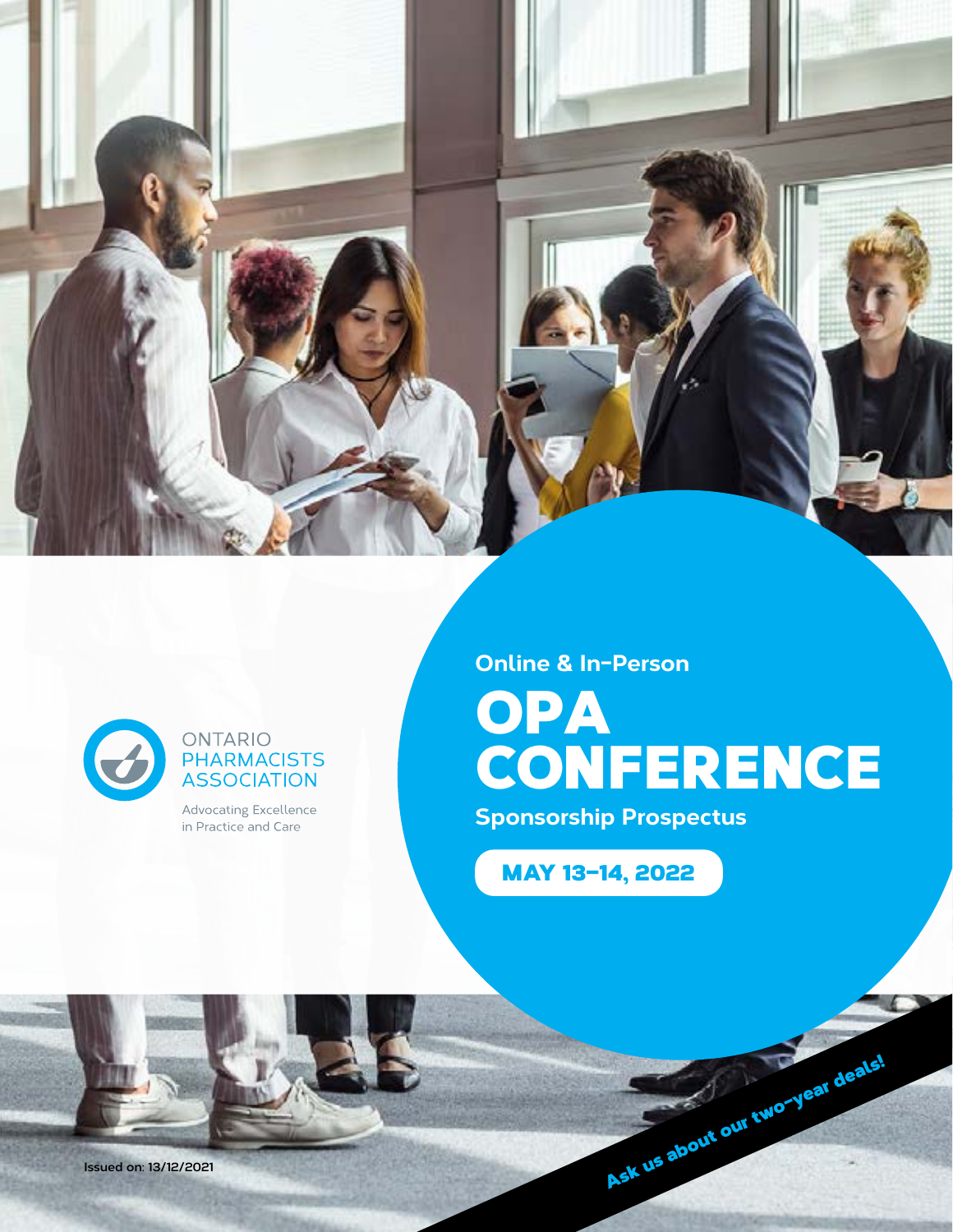# **2022 Sponsorship & Trade Show Prospectus**

#### About the Conference

The Ontario Pharmacists Association (OPA) has a rich history of bringing together pharmacy professionals from across Ontario annually to renew, refresh and revitalize their commitment to healthcare and the pharmacy profession. The 2022 conference will be held virtually on May 13 and 14. Considering the pandemic and to accommodate individual comfort levels we have extended the conference this year and will offer two in-person live events in June and October. The event will follow all public health guidelines and recommendations. Attendees will be able to choose from one of these two events which will include an educational component and networking opportunities. These events will be held at spectacular venues in the city of Toronto. Dates to be determined.

This conference is an opportunity for hundreds of pharmacy professionals to fire up the passion they have for pharmacy, rekindle collective perspectives and experiences with each other and engage in discussion supported and encouraged by an open learning environment.

Breakout sessions, candid discussions with the leaders in pharmacy, and opportunities for meaningful discussions with familiar and new faces via virtual networking rooms, will be core to this year's conference. In addition, OPA's popular tradeshow will be extended

over both days and will showcase new and leading innovations in pharmacy.

More than ever, pharmacy professionals are playing pivotal roles in patients' circle of care, and 2022 is the beginning of many changes that are expected to transform the pharmacy profession and improve patient health outcomes. This year's conference will once again be an opportunity to come together virtually to discuss how pandemic changes are impacting pharmacy, share successes and challenges and prepare for the future.

Join us for this year's annual conference and discover the enthusiasm, impact, and evolution of pharmacy in healthcare.

#### Why Participate as a Sponsor?

- Connect directly with more than 500 pharmacy professionals from across Ontario.
- Showcase your company's innovative products and services to a highly attentive, niche market.
- Learn how pharmacy is about to change healthcare in Ontario.
- Network with industry colleagues.
- Learn how OPA is driving the profession forward.



**\* Includes community and hospital pharmacists and pharmacy owners**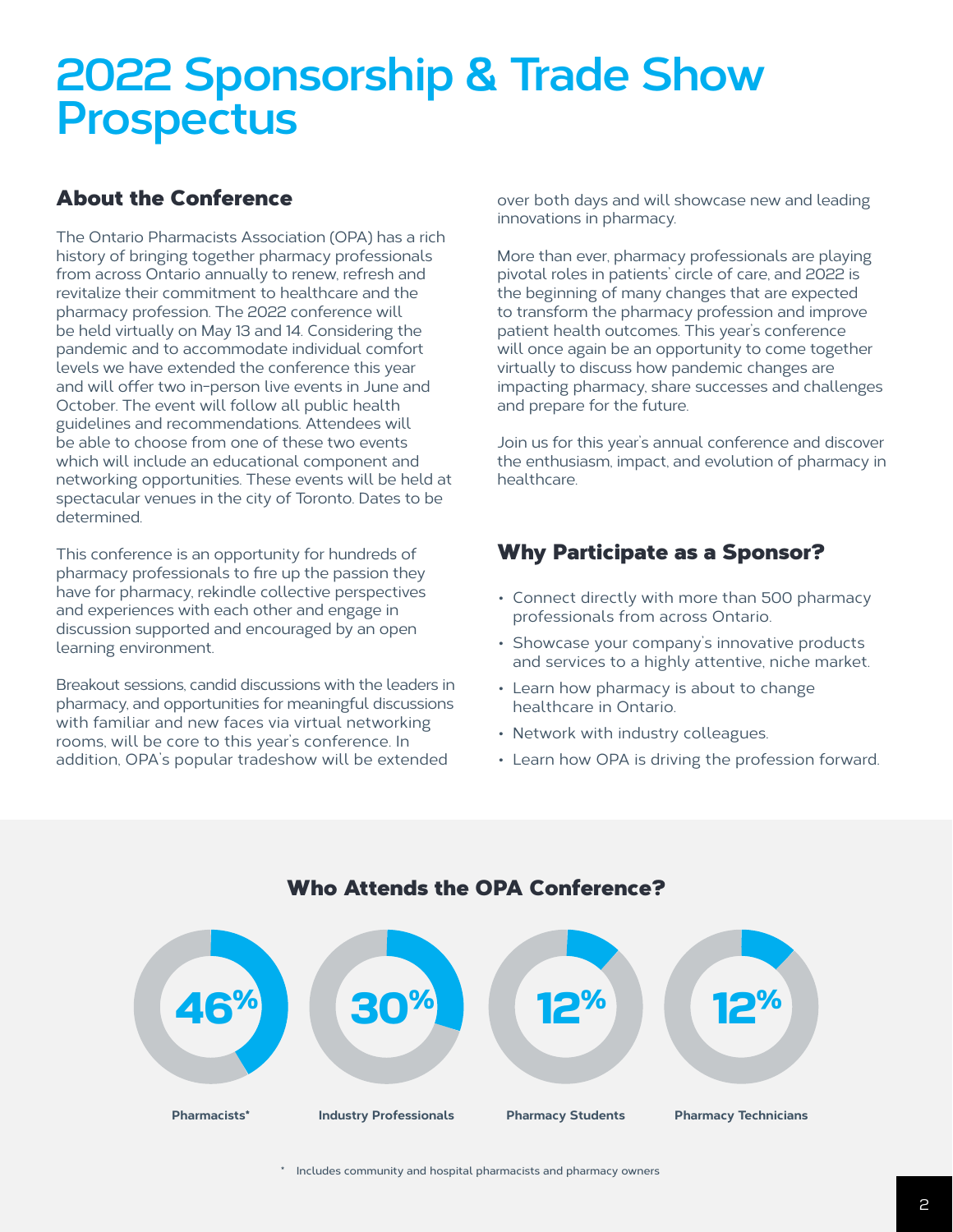#### Here's What Attendees Had to Say About Our 2021 Conference

*This was probably the best virtual conference I've attended in the*  " *past year, well done!"*

*– Pharmacy Manager*

*Please offer it virtually again. I was so impressed by how well organized it was. It was also very interactive, interesting, and easy to navigate."*  CC<br>0

*– Community Pharmacist*

*Well organized, great event and sessions."* " *– Pharmacist in Academia*

#### How to Partner with OPA for the 2022 Conference?

## Become a Sponsor

- **1. Exhibit at the two-day trade show and network with our members and industry professionals. Attendees will have access to your trade show booth for an extended 45 days and will be able to contact you directly via the booth.**
- **2. Advertise with us by including a promotional video, sponsoring a session, hosting one of our networking rooms or through our e-blasts, awards ceremony, and conference web page.**

**Secure your sponsorship before Monday, April 11, 2022.**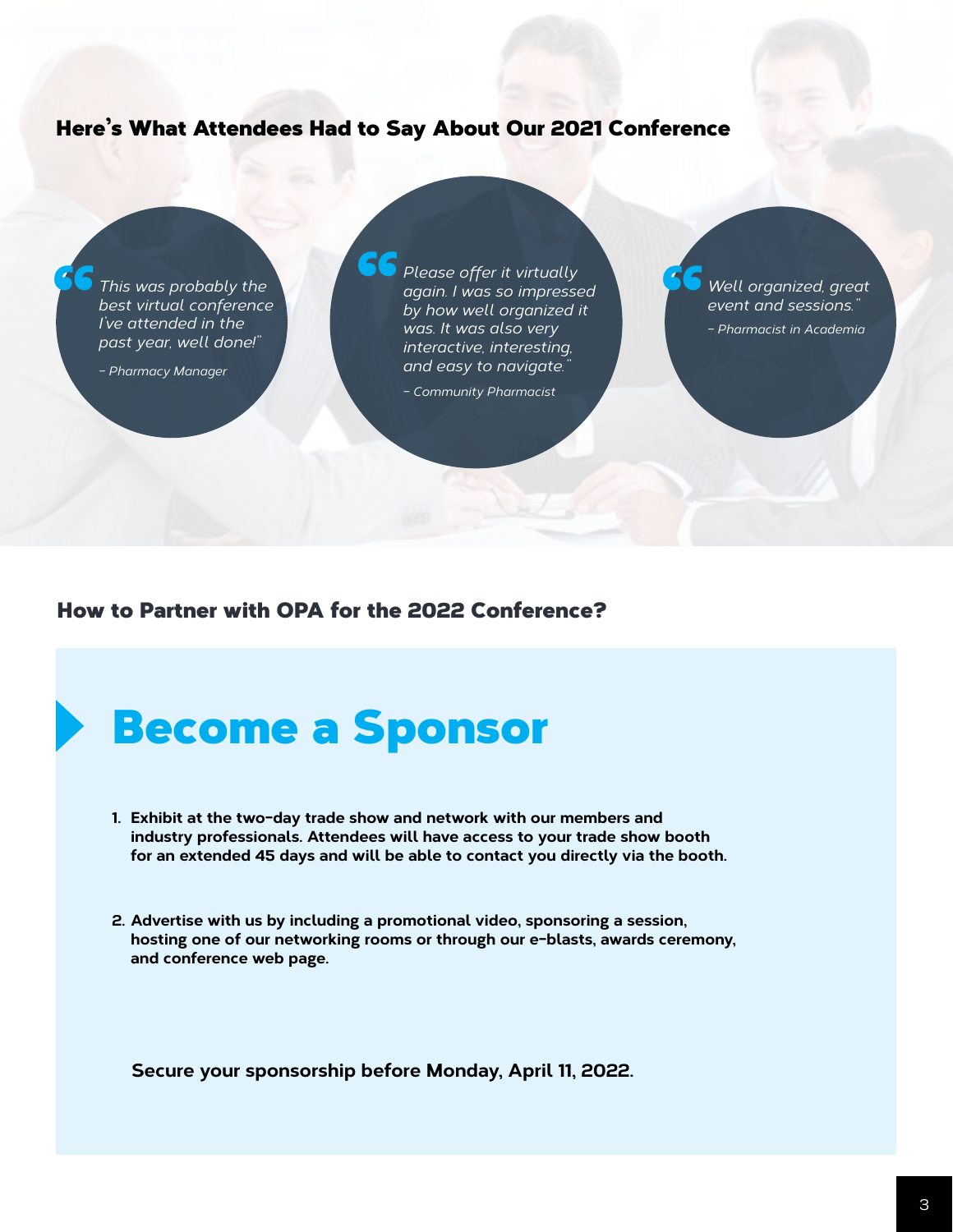

#### **The 2022 OPA Conference Offers Both In-Person and Online Experiences**

#### **ONLINE**

All of the education sessions will be provided via interactive online events. Sponsors receive full training, technical support, analytical insights, as well as advice on how to engage with the various attendees.

#### **IN-PERSON**

The OPA conference also includes two live in-person events in June and October. Attendees also have the option to tune in virtually. For more information, contact [Yuliana Paspalovski](mailto:Yuliana%20Paspalovski?subject=Conference%202022%20-%20In-person%20query).

### Trade Show Hours



#### For All Sponsorship and Trade Show Inquiries, Please Contact:

**[Conference Sales, Advertising and Sponsorship](mailto:ypaspalovski@opatoday.com)**

**Yuliana Paspalovski ypaspalovski@opatoday.com** **[Conference Planning, Logistics and Operations](mailto:mpatten@opatoday.com)**

**Maggie Patten mpatten@opatoday.com**

OPA's Conference would not be possible without the great support of our industry sponsors and exhibitors. If there is an opportunity you wish to explore that is not listed in this guide, please reach out to us.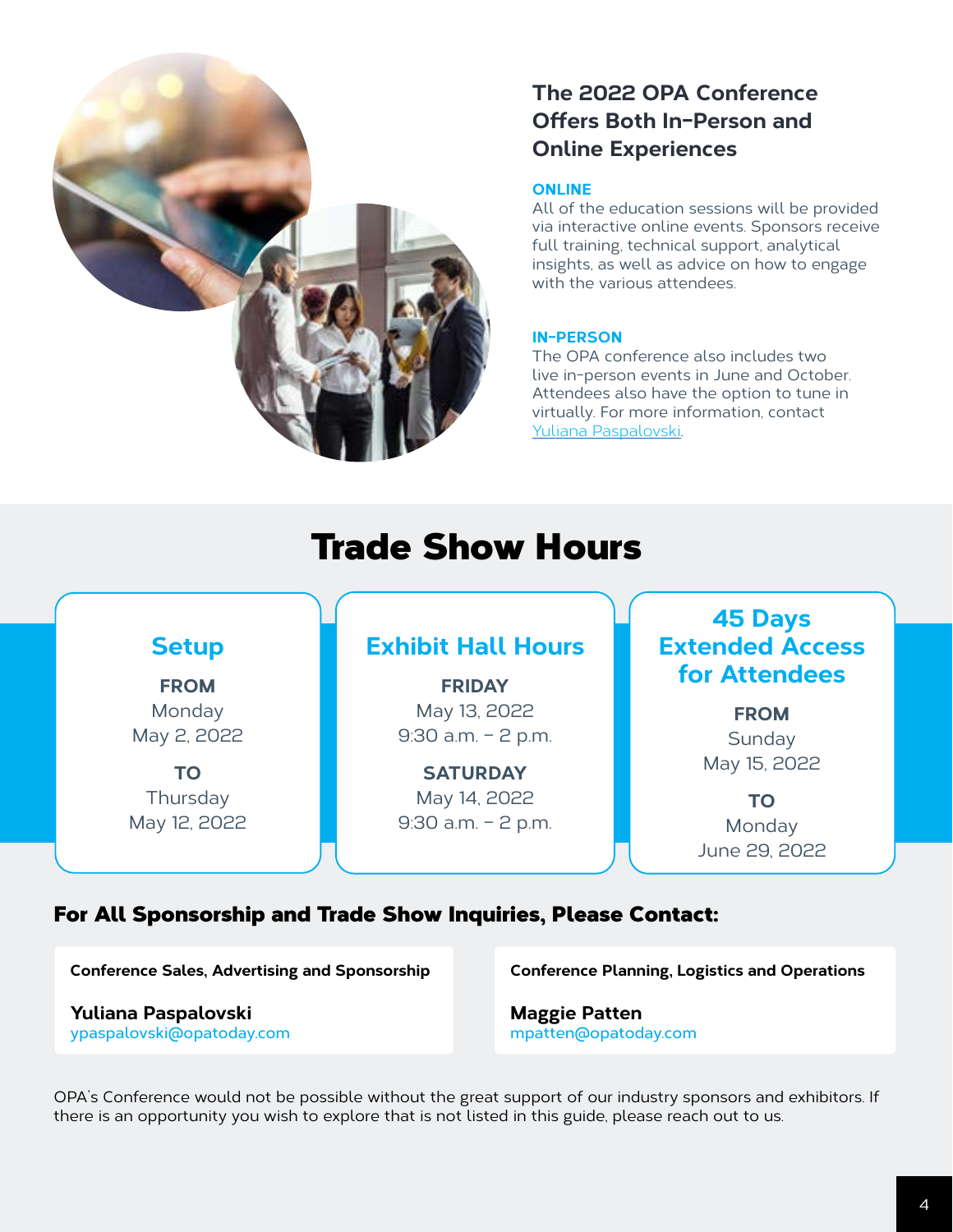### **OPA EPIC Partnership**

EPIC is Ontario Pharmacists Association's (OPA) Affiliate Partner Program. EPIC is designed to bring together industry leaders, influencers, and top decision-makers in pharmacy to exchange ideas and help shape the future of the profession. Become an EPIC partner today and receive a 10% discount on conference sponsorship and marketing opportunities.

### **Why become an EPIC partner?**

### **\$7,000**

- Receive exclusive access to OPA's senior leadership team where you can engage in discussion and work towards common goals and priorities to advance the pharmacy profession.
- Maximize exposure for your company's brand and boost awareness of your support for the profession through OPA's membership reach.
- Engage in EPIC meetups where you can connect and network with other organizations that are leading the profession.
- Get priority access to OPA event sponsorship opportunities.
- Opportunity to have your company's logo displayed on OPA's website.

#### For more information, please contact:

**[Conference Sales, Advertising and Sponsorship](mailto:ypaspalovski@opatoday.com)**

**Yuliana Paspalovski ypaspalovski@opatoday.com**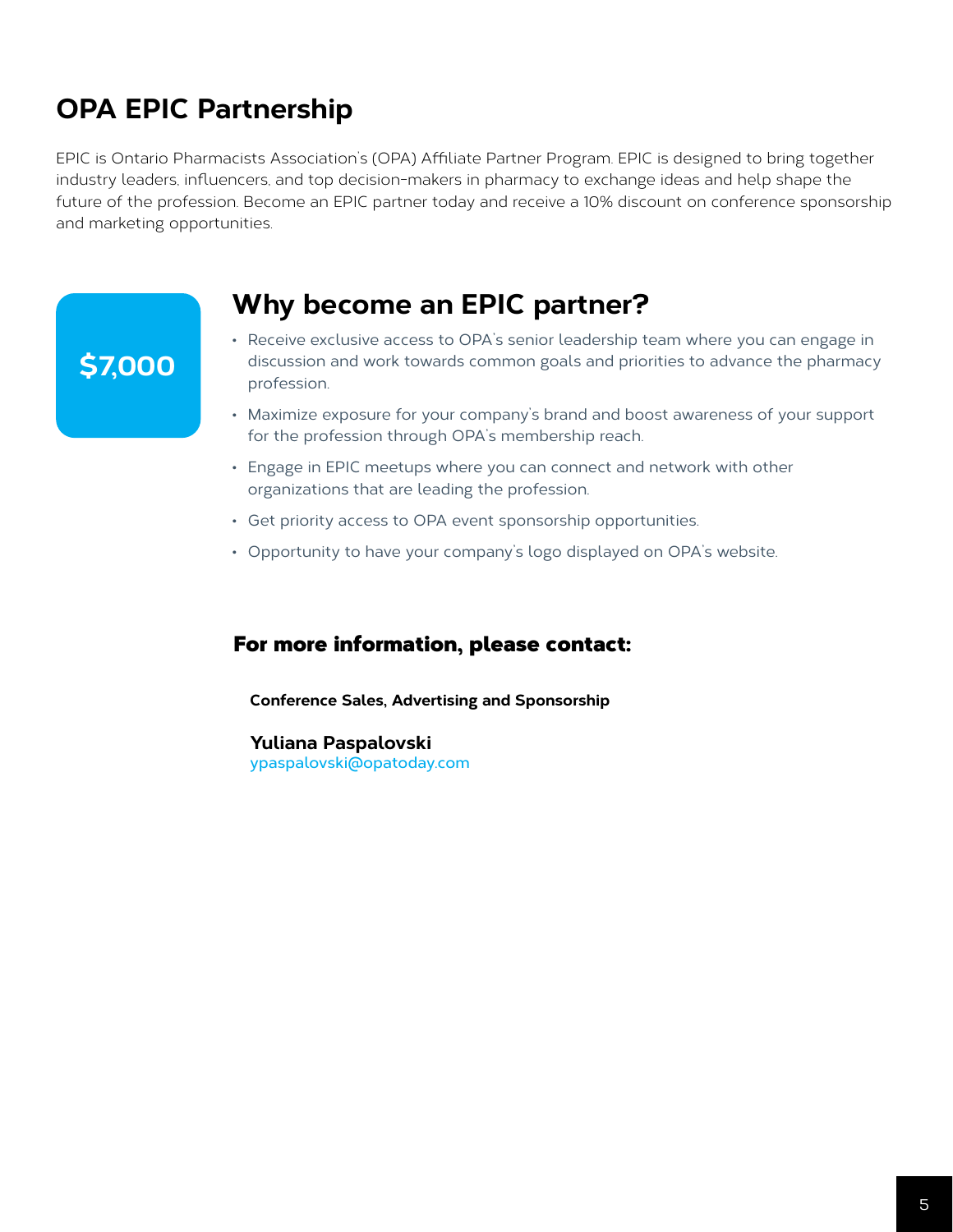**All items are sold on a first come first-served basis. See page 16 and 17 for the order forms.**

### **\$35,000**

### **Virtual Conference Presenting Sponsor (Exclusive)**

Become the sponsor of the most distinct feature of this year's conference. The 2022 OPA Conference will be hosted on a customized, interactive virtual event platform. Almost all of the features of our in-person conference will be hosted virtually including "face-to-face" meetings, product demonstrations, networking lounges and many other features.

#### **As the presenting sponsor of the Conference, you will receive:**

- Recognition in the naming title of the conference i.e., OPA's 2022 Virtual Conference presented by ABC Company.
- Increase of brand awareness through OPA's Conference website, marketing emails and social media channels.
- Opportunity to run a 30-second sponsored commercial to begin the conference.
- Branded thank-you on primary rotating banner on the event platform throughout the two days..
- Acknowledgment throughout the event, from presenters and OPA's senior leadership team.
- Endorsements in the exhibit hall, networking rooms, and other functional areas of the virtual platform.
- Two complimentary tickets to both of the live conference events.
- Opportunity for 1 company representative to attend the live conference events to share information and network with conference attendees.

Videos must be recorded and provided to OPA a minimum of three weeks in advance of the event. Timing, placement and rotation of videos will be at OPA's discretion.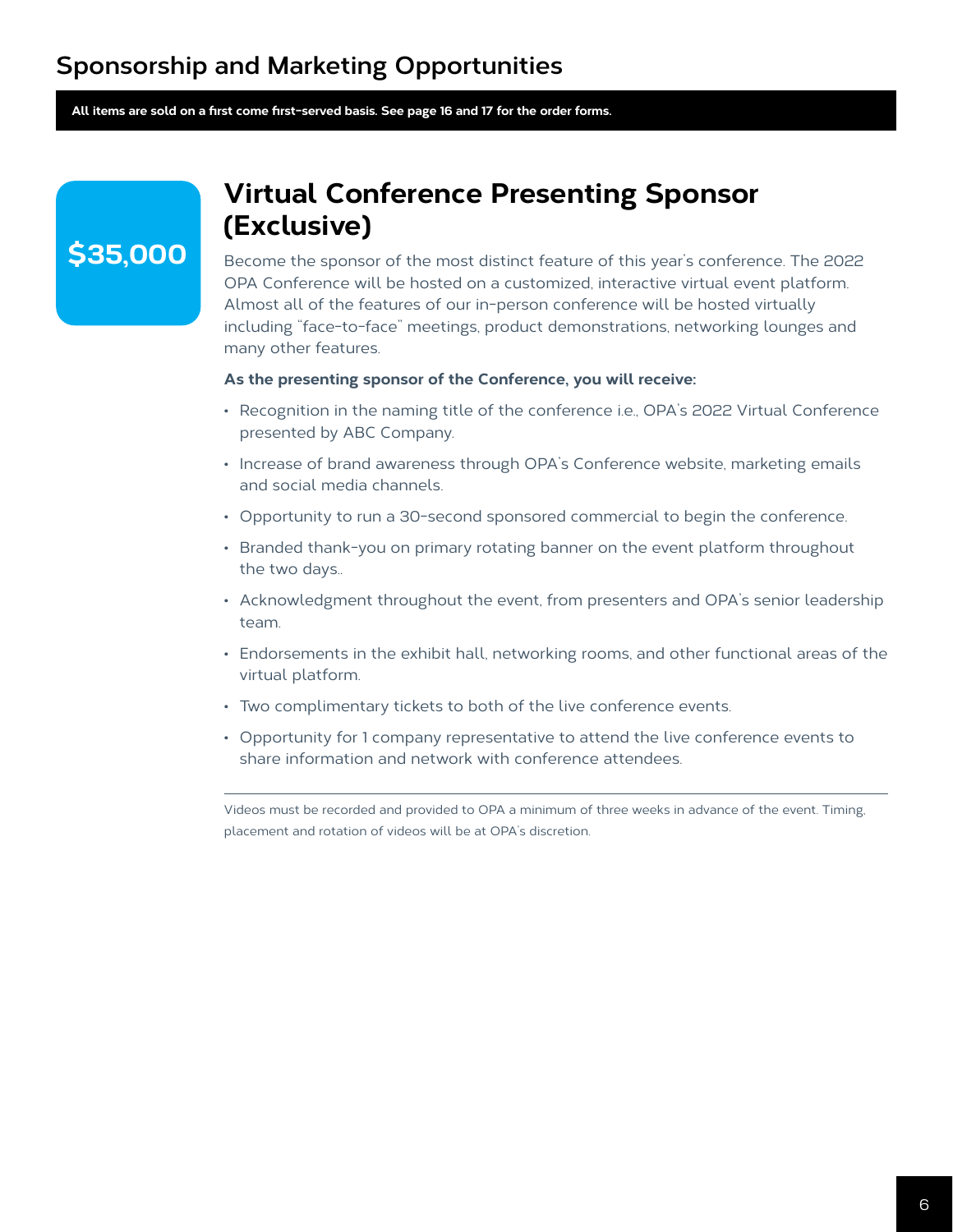### **\$30,000**

### **Virtual Conference Platform Sponsor (Exclusive)**

Sponsor the technology behind the event! Be recognized as the sponsor bringing the event directly into the offices, living rooms and pharmacies of our attendees.

#### **As the technology sponsor of the conference, you will receive:**

- Branded thank-you on primary rotating banner on the event platform throughout the two days.
- Increase of brand awareness through OPA's conference website, marketing emails, and social media channels.
- Acknowledgment throughout the event, on the conference website and in emails to attendees and potential attendees.
- Two complimentary tickets to one of the live conference events.
- Recognition in the exhibit hall, networking rooms, and other functional areas of the virtual platform.
- Opportunity for 1 company representative to attend the live conference events to share information and network with conference attendees.



### **Live Conference Events Sponsor June & October (Exclusive) (1 of 2 available)**

In addition to the two days of the virtual conference, attendees will be able to choose one of two in-person events to be hosted in June and October 2022.

The live events will be an engaging evening of learning and networking, complete with interactive activities, great music, tasty food and a few surprises for conference attendees.

#### **As the sponsor of a Live Conference Night, you will receive:**

- Branded event reminder with the details and location of the event sent to all attendees via the conference virtual platform and pre- and post-conference email correspondence.
- Increase of brand awareness through OPA's conference website, marketing emails, and social media channels.
- Opportunity to welcome attendees and introduce the event and proceedings for the evening along with a thank you from OPA's CEO or Board Chair.
- Four (4) additional complimentary tickets to your specific sponsored event.
- Your company logo placed on the "electronic tickets" and email invitation for the event.
- Mentions on the e-blast announcing the live event and acknowledging the sponsor.
- Acknowledgement with your logo as the sponsor of the event on the conference website and on-location at the event venue.
- Opportunity for 1 company representative to attend the live conference events to share information and network with conference attendees.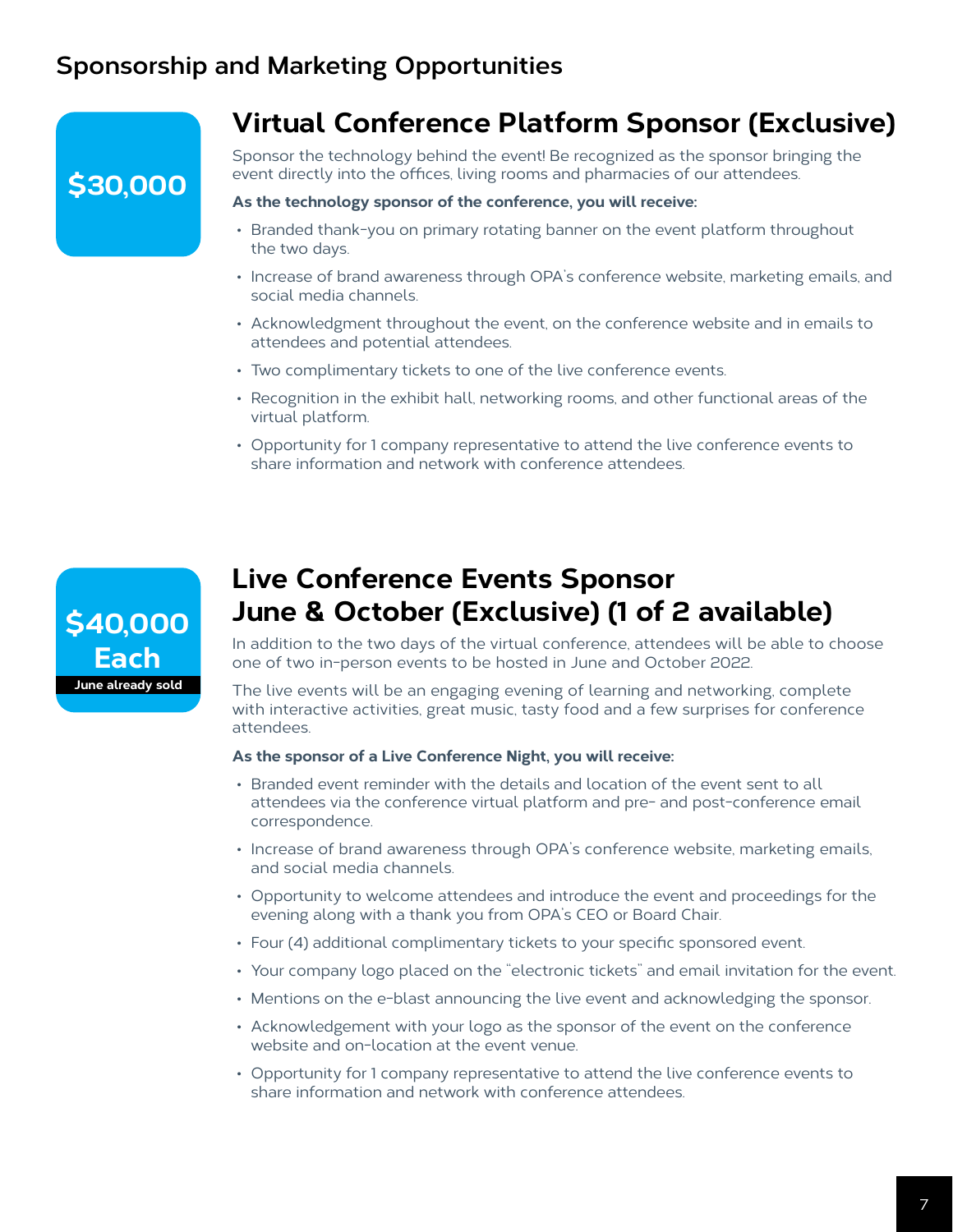### **\$15,000 Each**

### **Lunch Sponsor (2 available)**

Sponsor lunch for our attendees during the virtual portion by providing a SKIP THE DISHES or Uber Eats gift card to each attendee.

#### **As the sponsor for one of the networking lunches, you will receive:**

- Increase of brand awareness through OPA's conference website, marketing emails, and social media channels.
- Branded mentions of your networking lunch sponsorship in an email to each attendee with a link to your website.
- Endorsements of with your company logo as the sponsor of a networking lunch on the conference website and the virtual event platform as well as during the event
- Opportunity for 1 company representative to attend the live conference events to share information and network with conference attendees.

### **\$12,000 Each**

### **Coffee/Networking Break Sponsor (2 available)**

Each day, the virtual conference will provide two networking breaks. Sponsor each day's breaks by sending a Starbucks/Tim Horton's gift card to each attendee.

#### **As the sponsor for one of the coffee/networking break, you will receive:**

- Increase of brand awareness through OPA's conference website, marketing emails, and social media channels.
- Promotion of your company logo included with each gift card emailed to attendees for your selected networking break.
- Acknowledgement with your company logo as the sponsor of a networking break on the conference website and the virtual event platform as well as during the event.
- Opportunity for 1 company representative to attend the live conference events to share information and network with conference attendees.

### **\$10,000**

### **Opening Keynote Speaker\* Sponsor (Exclusive)**

Kick off the first morning of the conference with an engaging keynote speaker who will provide an inspiring and motivational address to our attendees.

#### **As the sponsor of the opening keynote speaker, you will receive:**

- Opportunity for 1 company representative to introduce or thank the speaker.
- Advertising slot via a 15-second commercial, pre- or post- the speaker presentation.\*\*
- Branded banner on the keynote speaker event screen throughout the presentation.
- Increase of brand awareness through OPA's conference website, marketing emails, and social media channels.
- Endorsements throughout the event as one of the primary event sponsors.
- Opportunity for 1 company representative to attend the live conference events to share information and network with conference attendees.
- Promotion of your logo as the sponsor of the opening keynote speaker on the conference website

<sup>\*</sup> OPA to select and arrange keynote speaker

<sup>\*\*</sup> Videos must be recorded and provided to OPA a minimum of three weeks in advance of the event.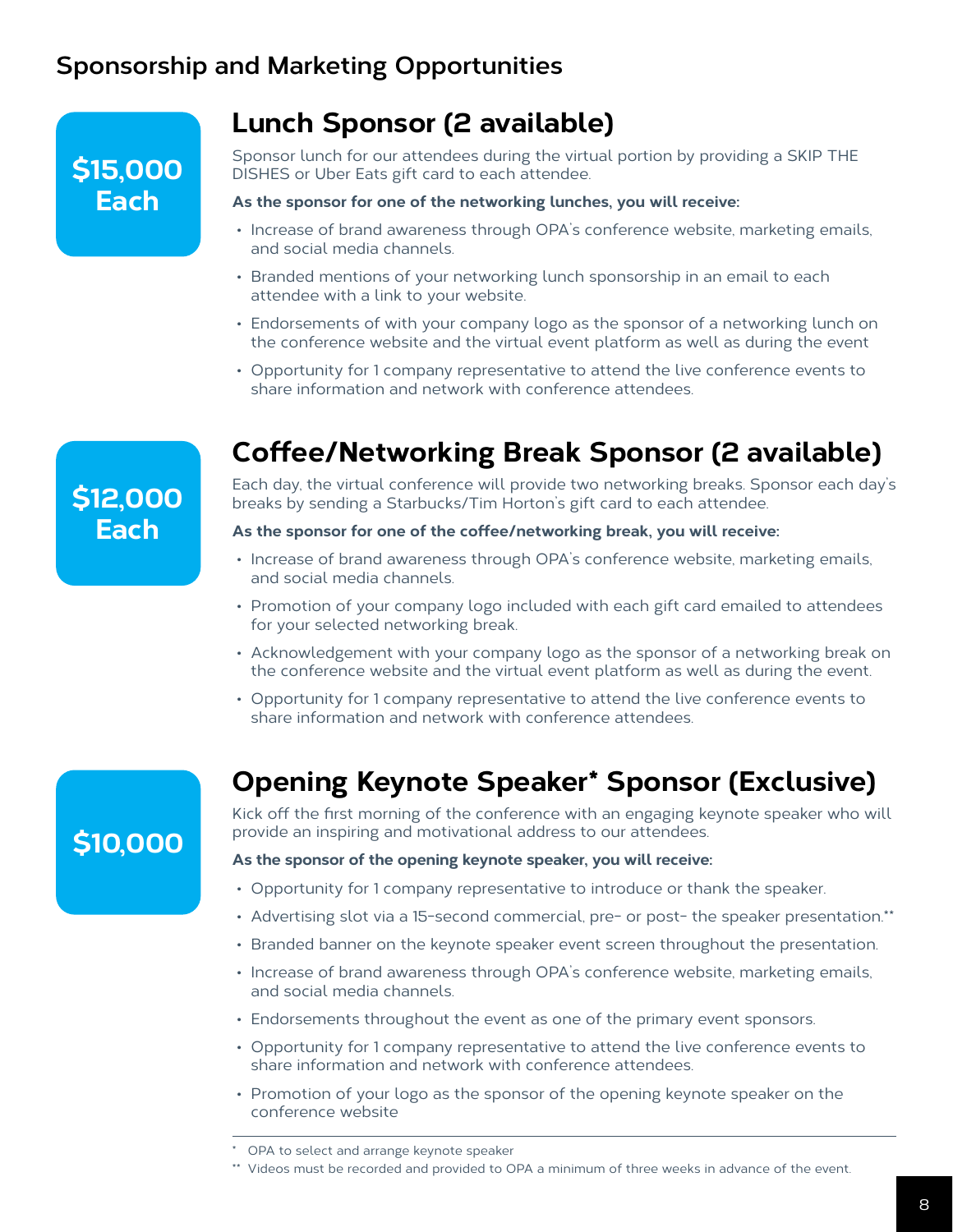### **Closing Keynote Speaker\* Sponsor (Exclusive)**

Close off the second day of the conference, by sponsoring the closing keynote speaker who will provide an inspiring and motivational address to our attendees.

#### **As the sponsor of the closing keynote speaker, you will receive:**

- Opportunity for 1 company representative to introduce or thank the speaker.
- Advertising slot via a 15-second commercial, pre- or post- the speaker presentation.\*\*
- Branded banner on the keynote speaker event screen throughout the presentation.
- Increase of brand awareness through OPA's conference website, marketing emails, and social media channels.
- Endorsements throughout the event as one of the primary event sponsors.
- Opportunity for 1 company representative to attend the live conference events to share information and network with conference attendees.
- Promotion of your logo as the sponsor of the closing keynote speaker on the conference website.
- OPA to select and arrange keynote speaker
- \*\* Videos must be recorded and provided to OPA a minimum of three weeks in advance of the event.

### **OPA Awards Presenting Sponsor (Exclusive)**

Every year OPA presents awards to pharmacy professionals who are outstanding in their respective field or roles. The OPA Award Ceremony will be hosted virtually to showcase each of the award winners on day 2 of the conference.

**Benefits of being the presenting sponsor for the conference awards show include:**

- Increase of brand awareness through OPA's conference website, marketing emails, and social media channels.
- Opportunity for 1 company representative to introduce the awards show.
- Branded banner on the awards show event screen throughout the ceremony.
- Endorsements throughout the event as one of the primary event sponsors.
- Promotion of your logo as the sponsor of the OPA Awards Ceremony, on the OPA website, conference platform and in pre-and post-event marketing communications.
- Opportunity for 1 company representative to attend the live conference events to share information and network with conference attendees.
- Logo placement on OPA's 2022 Award Winners website page for a period of up to 12 months. The winners page details high-profile pharmacy professional names and biographies.

### **\$5,000**

**\$7,500**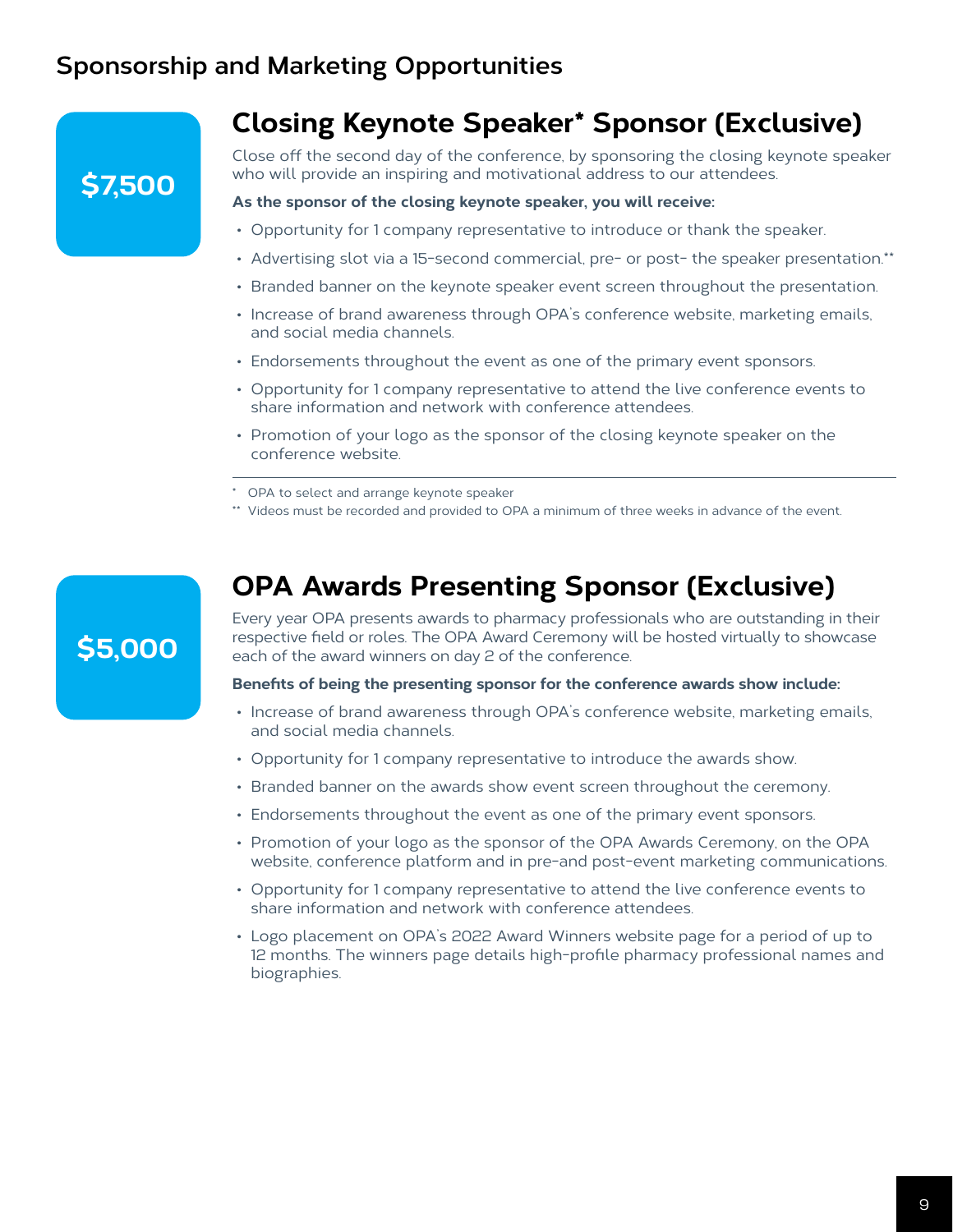### **\$3,000 Each**

### **Professional Development Education Session (16 available)**

Sponsor one of our professional development sessions featured in the conference line-up.

#### **As the sponsor of a professional development session, you will receive:**

- Logo placement on each session description and on the sponsor page.
- Opportunity to select your preferred session, based upon availability.
- Introduction of speaker(s) for selected sponsored session and chance to mention company name (mentions of company products, drugs, services, devices or technology are prohibited).
- Promotion of your company name as the sponsor of the session on the conference website and virtual event platform.
- Brand and name recognition on all presentations, but no logos can be displayed on the slide deck as per the Canadian Council for Continuing Education guidelines, to which OPA adheres.



### **Networking Lounge Tables (10 available)**

A networking lounge will be available in the virtual platform to provide attendees a way to conduct virtual meetings, catch up with colleagues from across the province or join a table based on a topic of interest.

The interactive networking lounge is set up as a group of sponsored "tables". Each table can seat 2, 4, 10 or 16 attendees and attendees can chat via video or audio, come and go as they please, or agree to meet you at a certain time at one of the tables.

Sponsors can choose to select the topic for their table or leave the topic open.

#### **As the sponsor of a networking lounge table, you will receive:**

- Ability to choose the topic of your networking table
- Logo placement on your dedicated sponsored table.
- An assigned table for the full two-day duration of the conference.
- Acknowledgement as the Sponsor of a Networking Lounge Table on the conference website
- Opportunity for 1 company representative to attend one of the live conference events to share information and network with conference attendees.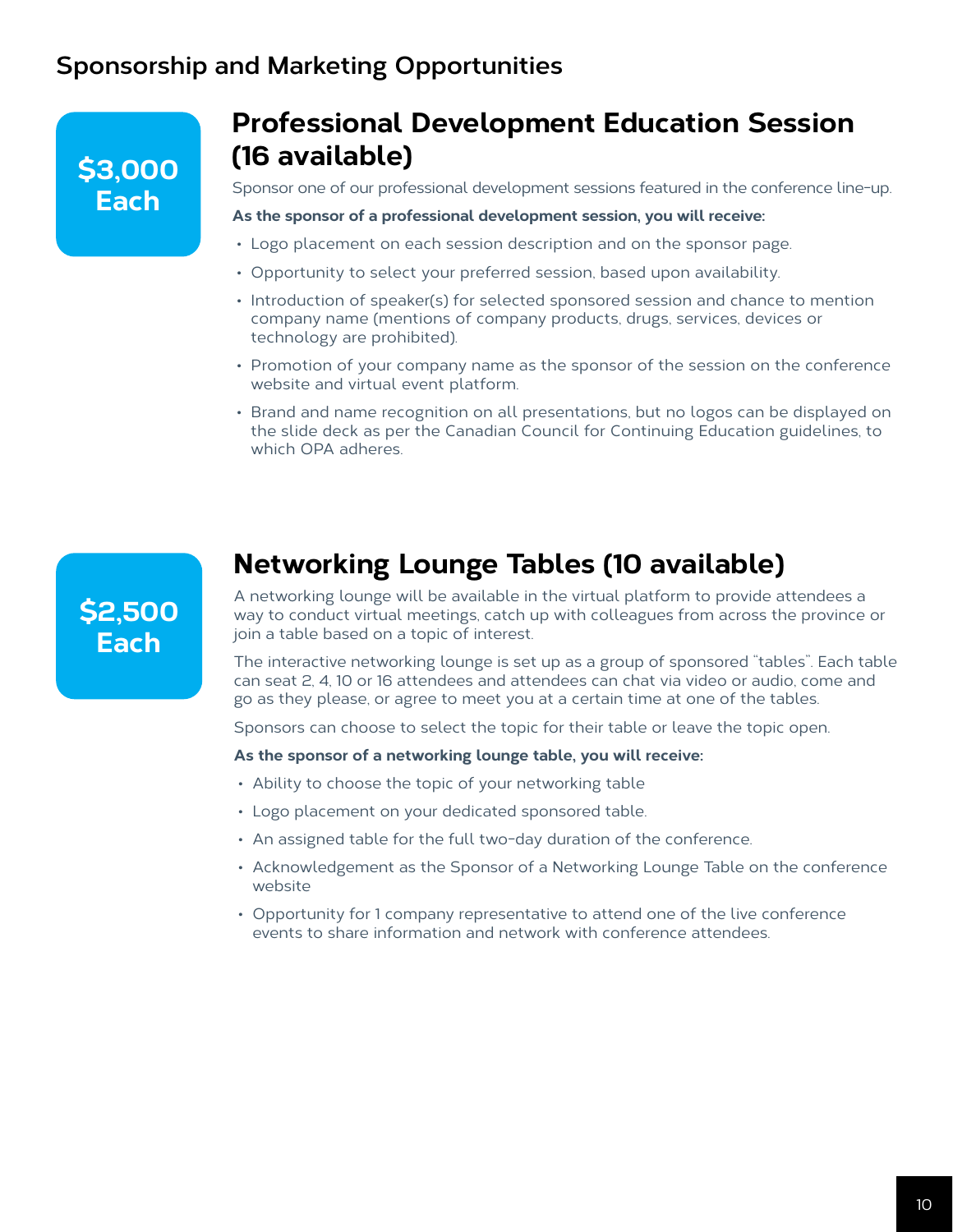**From \$1,000**

### **Banner Ads (up to 8 available per day)**

The virtual event platform displays rotating banner ads on a carousel at the top of the event platform. The size of the ad is 1036PX wide x 320PX high; the image is clickable and will open your website in a new window. This image may not be a GIF.

#### **Features of the banner ads will includes:**

• Rotation for one or two days on the main reception lobby page, main stage and all major event pages.

#### **Pricing:**

- Rotation for one day: \$1,000
- Rotation for two days: \$2,000

### **Advertising Commercials (several available)\***

One of the benefits of a virtual platform is the ability to play video messages to attendees between sessions. Messages can be formally produced commercials for your products or services or simple brief invitations to visit your booth in the exhibit hall.

Available video slots range from 15-seconds to 90-seconds and are priced accordingly. Each play of a video ad is considered a separate purchase. (e.g., If you would like the same or a different video to play in more than one or multiple sessions you would need to purchase multiple spots).

#### **Purchasers of advertising slots will receive:**

• Videos played before, after or between sessions including before the start of each day, and during the networking/exhibit hall times.

#### **Pricing:**

- 15-second video: \$350
- 30-second video: \$750
- 60-second video: \$950
- 90-second video: \$1,250
- Videos must be recorded and provided to OPA a minimum of three weeks in advance of the event. Timing, placement and rotation of videos will be at OPA's discretion.

### **Demo Room (up to 4 available per day)\***

Demo rooms may be purchased individually or as an add-on to your Exhibit Booth (see below for rate). Schedule a demo room for an hour where attendees can visit to watch you demonstrate your products, share presentations or workshops directly with the audience (maximum 50 people per room; must be purchased and scheduled in advance).

#### **Features of the demo rooms includes:**

- One-hour exclusive interactive video meeting to showcase products, offer a Q&A, or as a networking opportunity. You choose your topic and your format.
- Demo rooms are scheduled after the conference sessions are concluded for the day.
- Announcements to attendees during the conference to promote visitation to your demo room.

#### **Pricing:**

• Per day per hour session \$2,000

**From**

**From \$2,000**

Scheduling of demo rooms will be at OPA's discretion.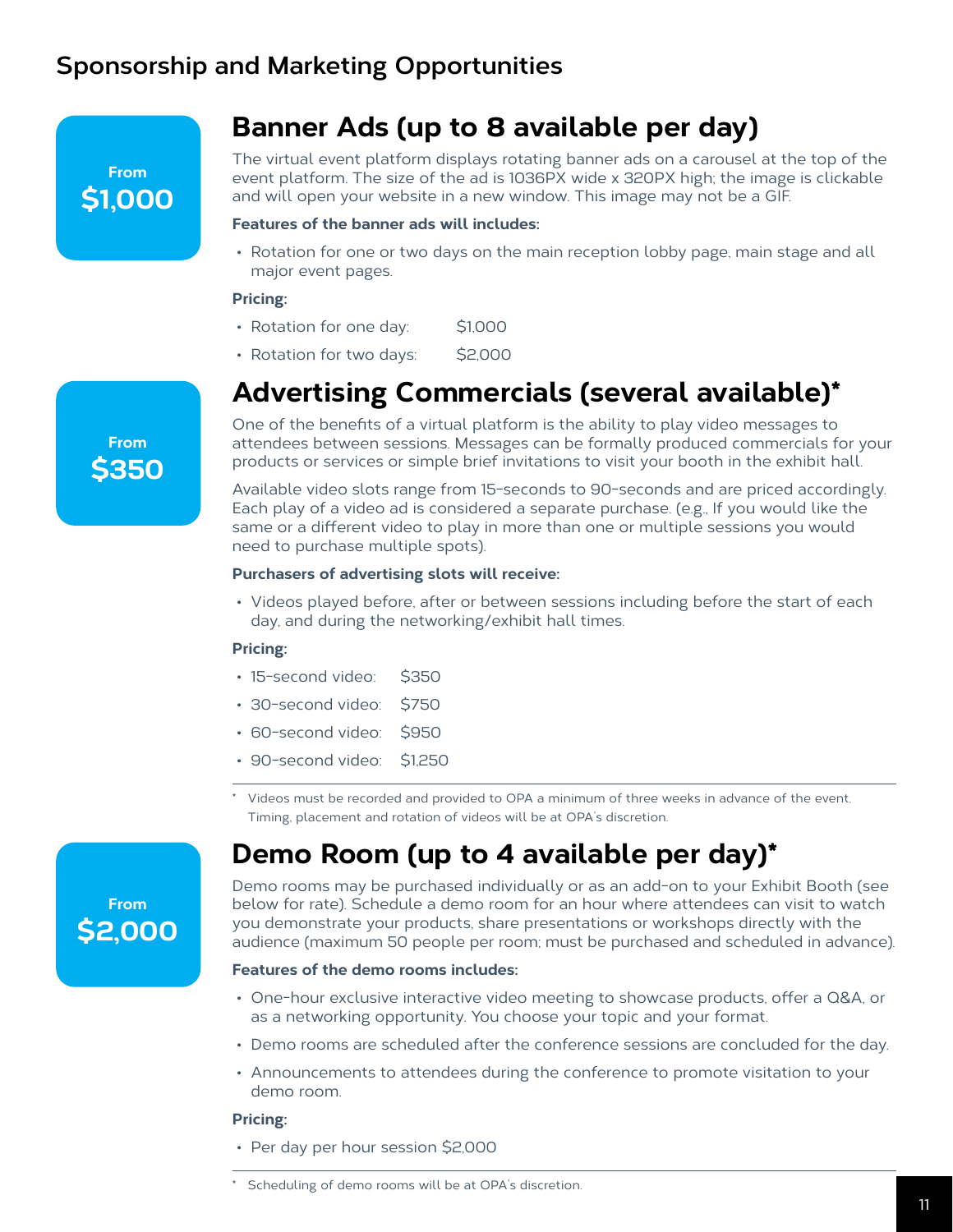### **Exhibit Opportunities**

The trade show is a vital part of every OPA Conference. Promotions and announcements will be made to ensure that all exhibitors receive prime exposure and direct marketing opportunities with key decision makers in the pharmacy industry. Exhibit benefits include but are not limited to:

- Networking breaks between sessions so attendees can visit your booth in the exhibit area.
- Picture-in-picture feature allows attendees to continue to listen to and view their chosen session while they explore the virtual exhibit hall.
- Add on a Demo Room option to schedule a demo room for an hour where attendees can visit to watch you demonstrate your products, share presentations or workshops directly with your audience (maximum 50 people per room; must be purchased and scheduled in advance).
- Opportunity to invite attendees to visit your booth via a sponsored video(s) commercial between sessions or by direct invitation through chat.

| <b>Exhibit Booth Size and Position</b> | VIP   | Regular | Not-for-Profit |
|----------------------------------------|-------|---------|----------------|
| Booth size (tab in exhibit hall)       | Large | Medium  | Small          |
| <b>Position on Exhibitor Page</b>      | Top   | Middle  | <b>Bottom</b>  |

| <b>Booth Type</b>     |                   | <b>Exhibit Booth Features</b>                                                                                        |
|-----------------------|-------------------|----------------------------------------------------------------------------------------------------------------------|
|                       |                   | Ability to upload and edit your own booth information (back-end access)                                              |
|                       |                   | Option for custom video to play in booth banner instead of image                                                     |
|                       |                   | Real-time access to analytics and traffic on your booth, during and post-event                                       |
|                       |                   | Optional one-hour Demo Room (additional cost, see page 16)                                                           |
|                       |                   | Customizable background on exhibit hall tab                                                                          |
|                       |                   | 2-person networking table offers face-to-face video chats for each booth                                             |
|                       |                   | Upload up to 10 documents your attendees can download and take with them                                             |
|                       |                   | Customizable booth banner image                                                                                      |
| <b>Booths</b>         | <b>VIP Booths</b> | Customizable social media links, company description, product images, videos, brochures and<br>call-to-action button |
|                       |                   | Unlimited booth staff (Promo code for reduced fee to attend conference sessions)                                     |
| Regular               |                   | Preview attendees, their interests and send direct invitations to visit your booth.                                  |
| Not for Profit Booths |                   | Delegates earn points throughout the event by visiting and interacting with your booth. (Real-<br>time leaderboard)  |
|                       |                   | Option to provide prizes for delegate points leaderboard winners and random draws                                    |
|                       |                   | Post-event booth attendee list                                                                                       |
|                       |                   | 30 days post-event delegate access to your booth                                                                     |
|                       |                   | One-hour of technical support (if needed)                                                                            |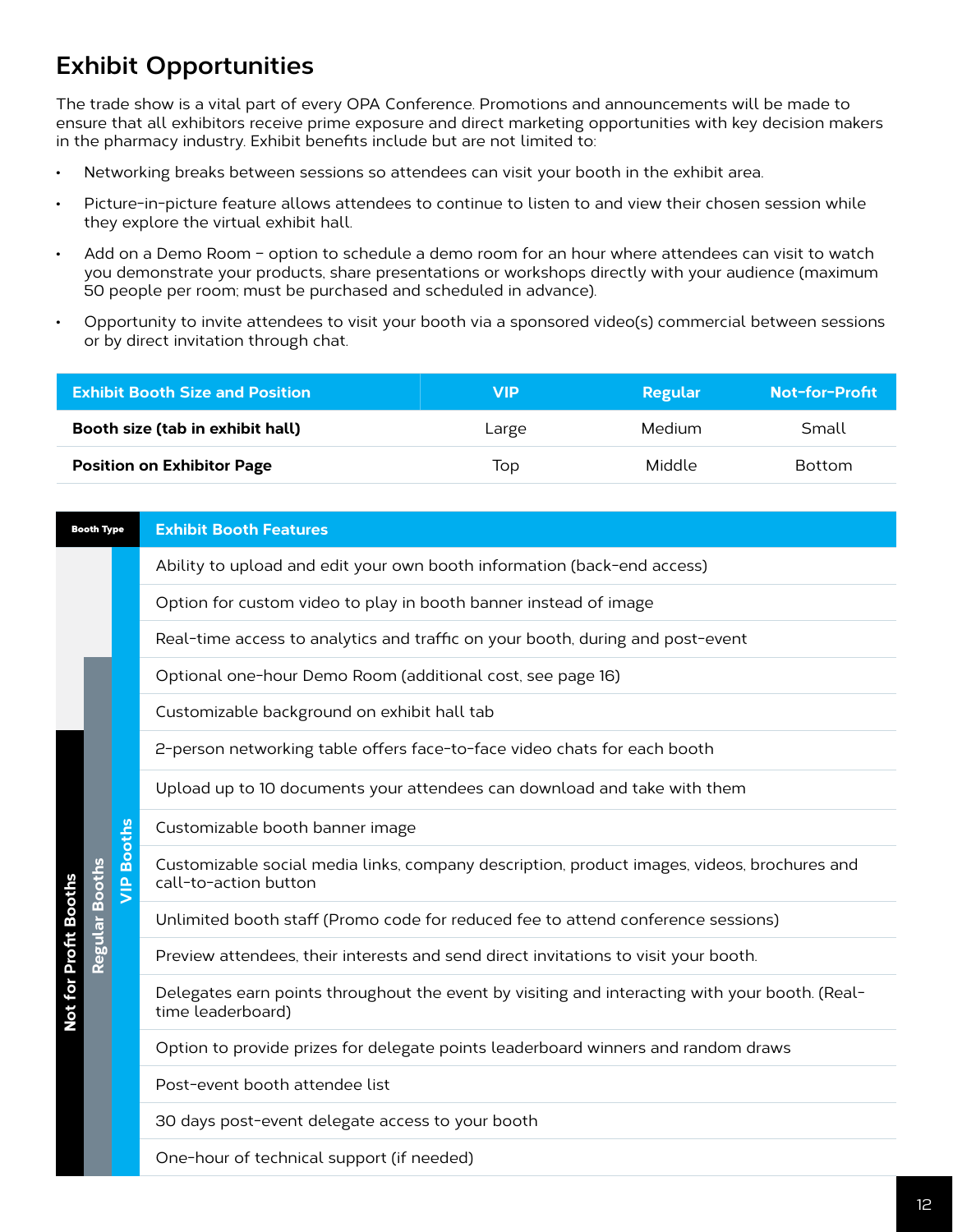### **Exhibit Opportunities**

| <b>Exhibit Booths - Pricing</b> | <b>Early Bird Price</b> | <b>Regular Price</b> | <b>Demo Room</b><br>per hour |
|---------------------------------|-------------------------|----------------------|------------------------------|
|                                 | <b>Before April 8</b>   | <b>After April 8</b> |                              |
| <b>VIP</b>                      | \$3,000                 | \$4,000              | \$750                        |
| Regular                         | \$2,500                 | \$3,500              | \$750                        |
| Not-for-Profit                  | N/A                     | \$1,250              | N/A                          |

#### **Included With Each Exhibit Booth Purchase:**

- Listing on conference website with weblink to your company's website.
- 45 days of extended access for conference attendees to return to your booth, download information or contact you after the conference.
- Booth attendee lists will be delivered 7 business days post-conference.
- Exhibitors can connect with attendees during the event by reviewing attendees' profiles, identifying prospects and inviting them to visit your booth.
- Attendees will have the ability to drop a virtual business card at your booth.

#### **Add On a Demo Room to Your Booth Purchase:**

- A demo room allows an exhibitor to conduct a product demonstration or provide a longer presentation to invited attendees in a webinartype setting.
- At a maximum of 50 attendees per room, these sessions are an excellent opportunity to have deeper discussions about new products and technologies. The host of each session can answer questions provided by web chat or invite select attendees to video chat.
- Demo rooms are available in one-hour increments each day and will be scheduled after conference sessions have concluded for the day.

**Note: There will be a maximum of 3 not-for-profit booths.**

**No exhibitor may sub-let or share with another exhibitor without the prior written approval of the OPA.**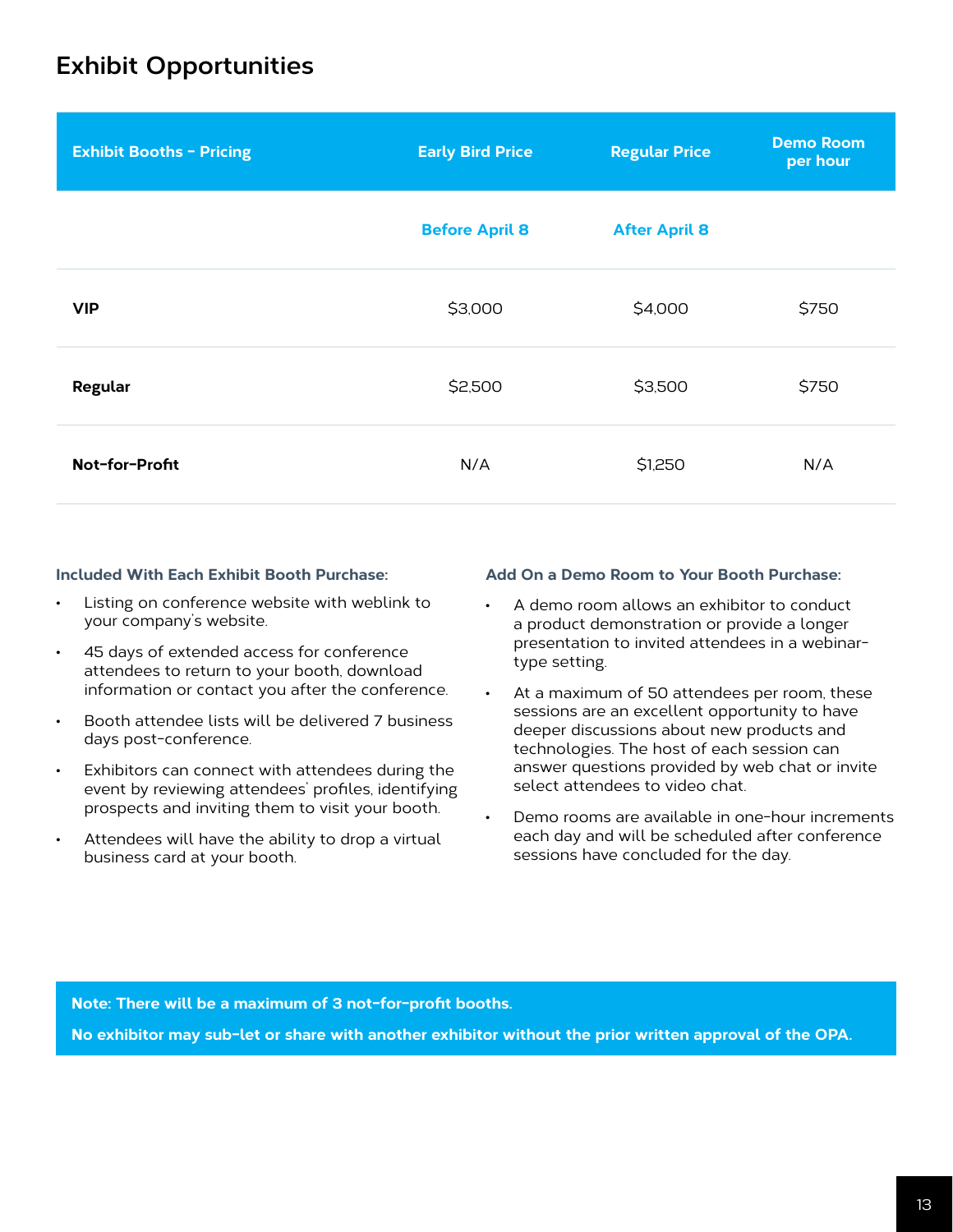### **Exhibit Opportunities**

#### **Trade Show Schedule**

| <b>Description</b>             | <b>Date</b>             | <b>Start Time</b> | <b>End Time</b> |
|--------------------------------|-------------------------|-------------------|-----------------|
| Exhibitor Booth Set-Up*        | May 2 - May 13, 2022    | Any time          | Any time        |
| <b>Trade Show</b>              | Friday, May 13, 2022    | 9:30 a.m.         | 2 p.m.          |
| <b>Trade Show</b>              | Saturday, May 14, 2022  | 9:30 a.m.         | 2 p.m.          |
| <b>45 Days Extended Access</b> | May 15 to June 29, 2022 | Any time          | Any time        |
|                                |                         |                   |                 |

\* Subject to change

#### **Deposits and Payments**

An \$850 non-refundable deposit is required to secure your sponsorship and/or exhibit booth with OPA. The balance of your invoice will be due 30 days upon receipt or on March 25, 2022, whichever date comes first to confirm your sponsorship and/or exhibit booth.

#### **Cancellation**

Cancellations must be submitted by email to **[conference@opatoday.com](mailto:conference%40opatoday.com?subject=Conference%20Cancellation)**. Cancellations received before March 25, 2022, are subject to a refund, less than the initial non-refundable deposit fee. Cancellations received after this date will not be refunded. Refunds will be issued after the 2022 conference. OPA reserves the right to re-sell any sponsorship items and/or exhibit booths.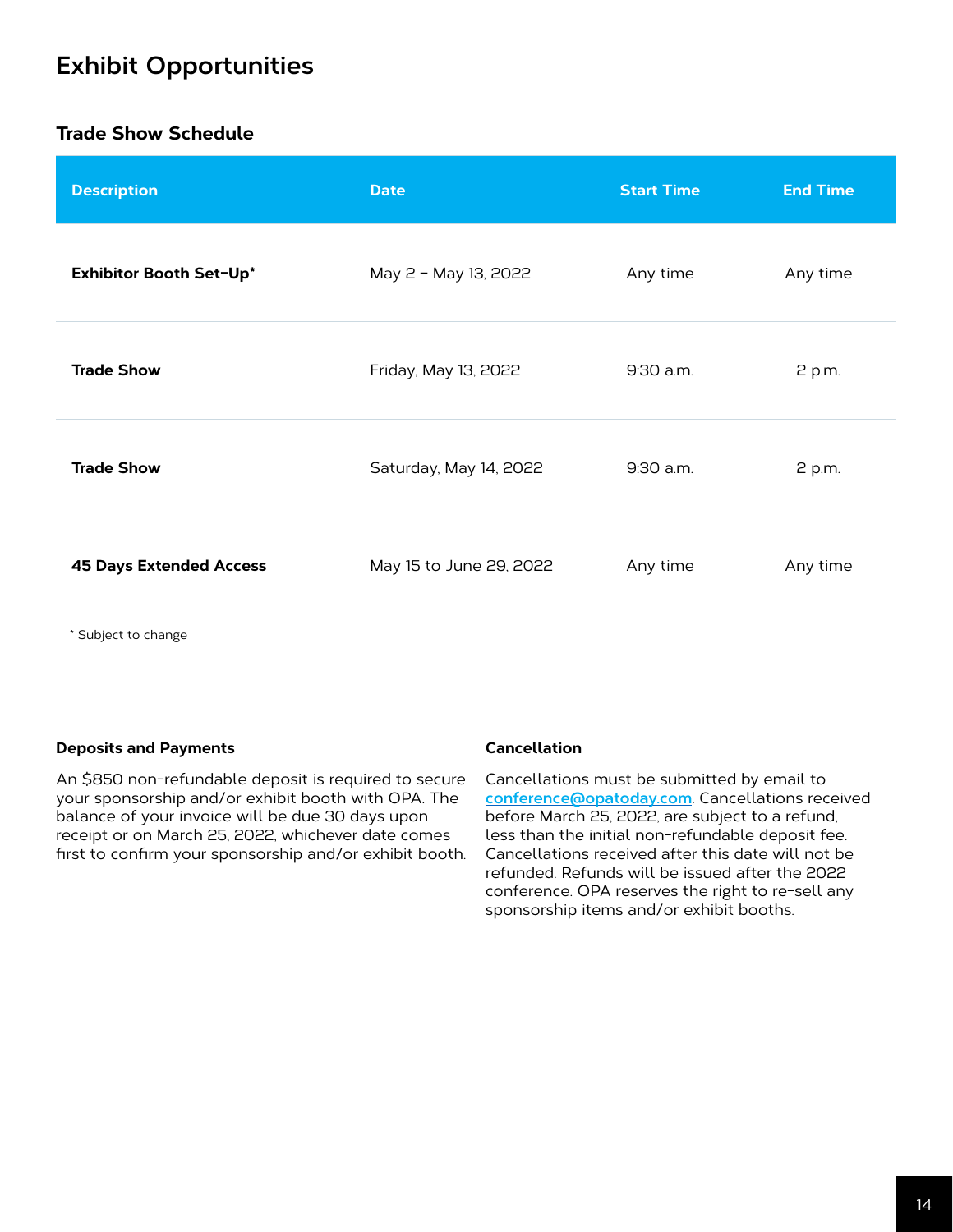### **Marketing Packages**

In addition to the exclusive sponsorship options above, packaged sponsorships are also available and are designed to drive awareness and engagement of your product and services as well as provide additional savings.

| <b>Benefits</b>                                  | <b>Package A</b> | <b>Package B</b> | <b>Package C</b> | <b>Package D</b> | <b>Package E</b> |  |
|--------------------------------------------------|------------------|------------------|------------------|------------------|------------------|--|
| <b>Marketing Packages</b>                        |                  |                  |                  |                  |                  |  |
| One (1) complimentary VIP exhibit show booth     | ✓                | $\checkmark$     |                  |                  |                  |  |
| One (1) complimentary Regular exhibit show booth |                  |                  | ✓                | ✓                |                  |  |
| 30-second video                                  |                  |                  |                  |                  | 1                |  |
| 60-second video                                  |                  |                  |                  | 1                |                  |  |
| 90-seocond video(s)                              | 6                | 3                | 1                |                  |                  |  |
| Banner ad - one day                              |                  |                  | 1                | 1                | 1                |  |
| Banner ad - two days                             | 1                | $\mathbf{1}$     |                  |                  |                  |  |
| <b>Pricing</b>                                   |                  |                  |                  |                  |                  |  |
| <b>Bundled Price</b>                             | \$10,500         | \$7,500          | \$3,800          | \$3,500          | \$1,250          |  |
| <b>Total Savings</b>                             | \$1,850          | \$1,100          | \$800            | \$800            | \$350            |  |

### **Additional Sponsorship Benefits**

Sponsors with a minimum spend of \$10,000 (packaged opportunities included) are also eligible for the following additional benefits.

Please review below to see what else your sponsorship will provide. Kindly note that paid registrations for attendees and/or staff do NOT count towards your total contribution in determining your supporter level.

#### **Pre-conference**

- Hyperlinked logo identifying sponsorship level on conference-related e-mails
- Hyperlinked logo on conference homepage
- Logo on the conference registration site

#### **Post-conference**

- 3 months of post conference online exposure as a conference sponsor
- Recognition in the OPA Annual Report which is sent to all members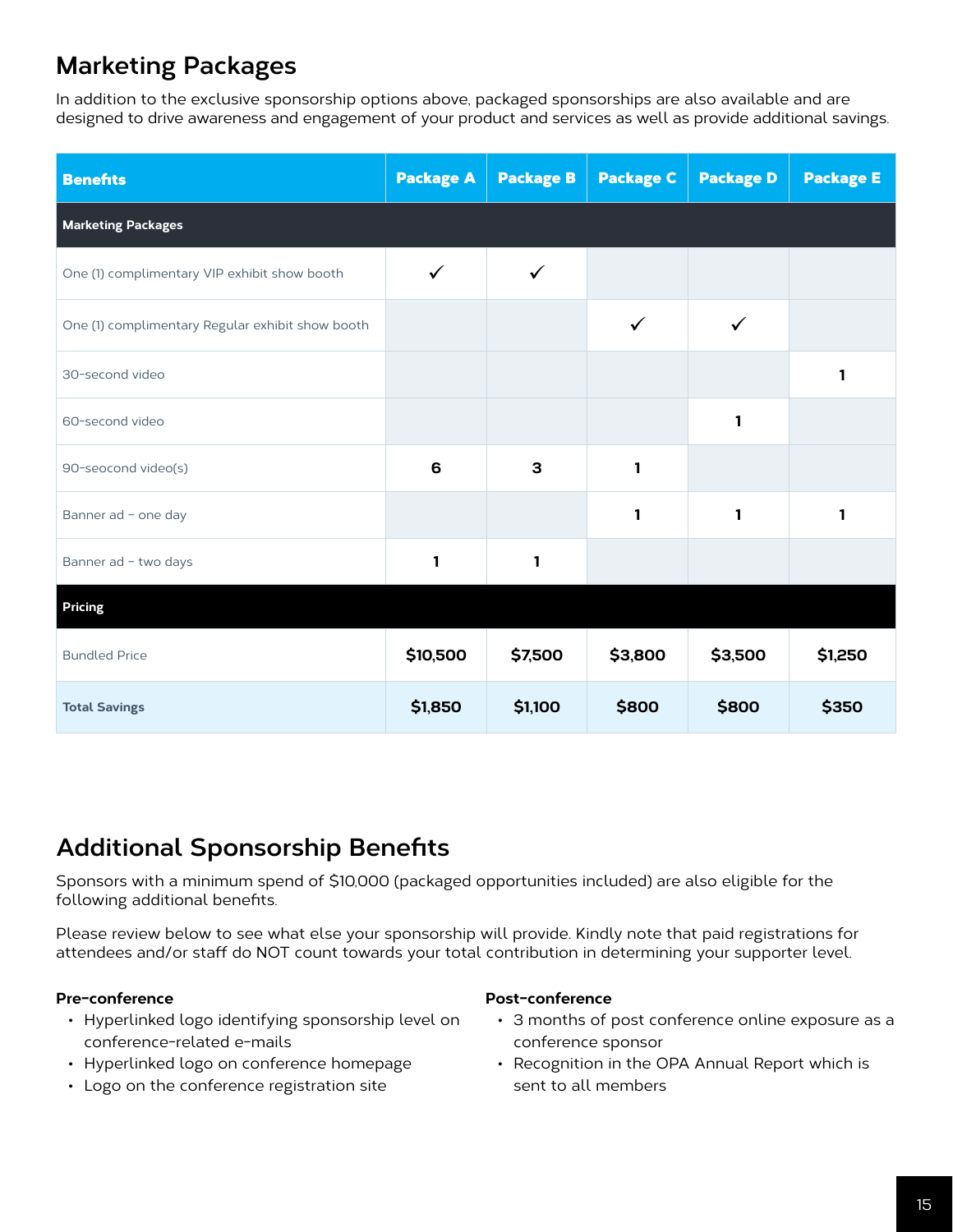### **Sponsor / Exhibitor Order Form (page 1 of 2)**

**A**. Please check beside the marketing items you wish to purchase

|            | <b>OPA EPIC Partnership</b><br>Become an EPIC Partner<br>(EPIC members receive a 10% discount (before tax) on the total invoice for conference<br>sponsorship and marketing opportunities.) |                     |                      |  |  |  |
|------------|---------------------------------------------------------------------------------------------------------------------------------------------------------------------------------------------|---------------------|----------------------|--|--|--|
| <b>QTY</b> | <b>Sponsorship Marketing Items</b>                                                                                                                                                          | <b>Availability</b> | <b>Cost Per Item</b> |  |  |  |
|            | Virtual Conference Presenting Sponsor                                                                                                                                                       | Exclusive (1)       | \$35,000             |  |  |  |
|            | Virtual Conference Platform Sponsor                                                                                                                                                         | Exclusive (1)       | \$30,000             |  |  |  |
|            | Live Conference Event Sponsor only October's event is available (1 of 2)                                                                                                                    | Exclusive (1)       | \$40,000             |  |  |  |
|            | Lunch Sponsor                                                                                                                                                                               | 2 available         | \$15,000             |  |  |  |
|            | Coffee/Networking Breaks                                                                                                                                                                    | 2 available         | \$12,000             |  |  |  |
|            | Opening Keynote Speaker                                                                                                                                                                     | Exclusive (1)       | \$10,000             |  |  |  |
|            | Closing Keynote Speaker                                                                                                                                                                     | Exclusive (1)       | \$7,500              |  |  |  |
|            | OPA Award Ceremony Presenting Sponsor                                                                                                                                                       | Exclusive (1)       | \$5,000              |  |  |  |
|            | Professional Development Educational Session                                                                                                                                                | 16 available        | \$3,000              |  |  |  |
|            | Networking Lounge Tables                                                                                                                                                                    | 10 available        | \$2,500              |  |  |  |
| QTY        | <b>Advertising Items</b>                                                                                                                                                                    |                     | <b>Cost Per Item</b> |  |  |  |
|            | Banner ad - two days                                                                                                                                                                        |                     | \$2,000              |  |  |  |
|            | Banner ad - one day                                                                                                                                                                         |                     |                      |  |  |  |
|            | 90-seocond video                                                                                                                                                                            |                     |                      |  |  |  |
|            | 60-second video                                                                                                                                                                             |                     |                      |  |  |  |
|            | 30-second video                                                                                                                                                                             |                     |                      |  |  |  |
|            | 15-second video                                                                                                                                                                             |                     |                      |  |  |  |
|            | Demo Room                                                                                                                                                                                   |                     | \$2,000              |  |  |  |
| QTY        | <b>Marketing Packages</b>                                                                                                                                                                   |                     | <b>Cost Per Item</b> |  |  |  |
|            | Package A                                                                                                                                                                                   |                     | \$10,500             |  |  |  |
|            | Package B                                                                                                                                                                                   |                     | \$7,500              |  |  |  |
|            | Package C                                                                                                                                                                                   |                     |                      |  |  |  |
|            | Package D                                                                                                                                                                                   |                     |                      |  |  |  |
|            | Package E                                                                                                                                                                                   |                     | \$1,250              |  |  |  |